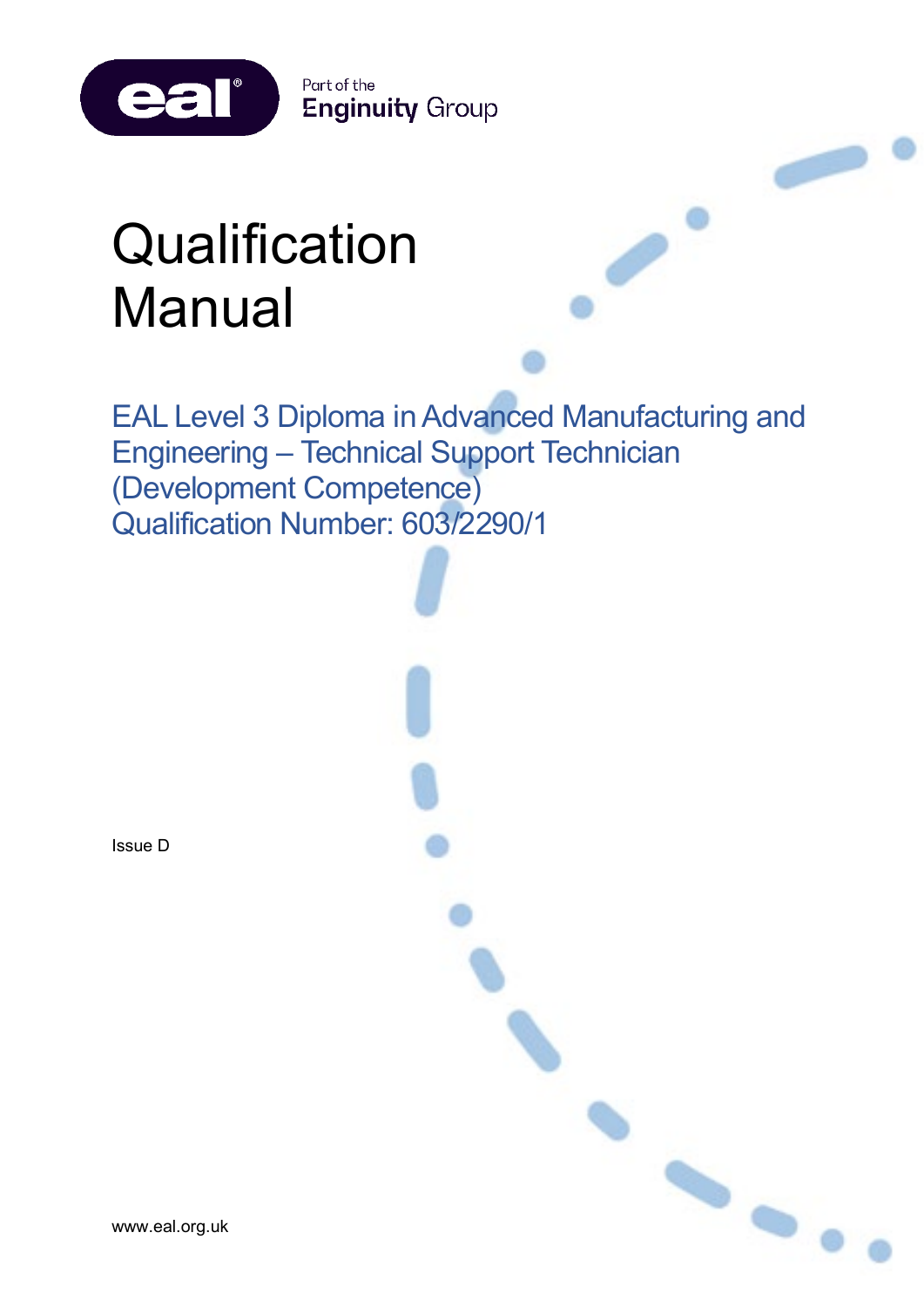

# **Table of Contents**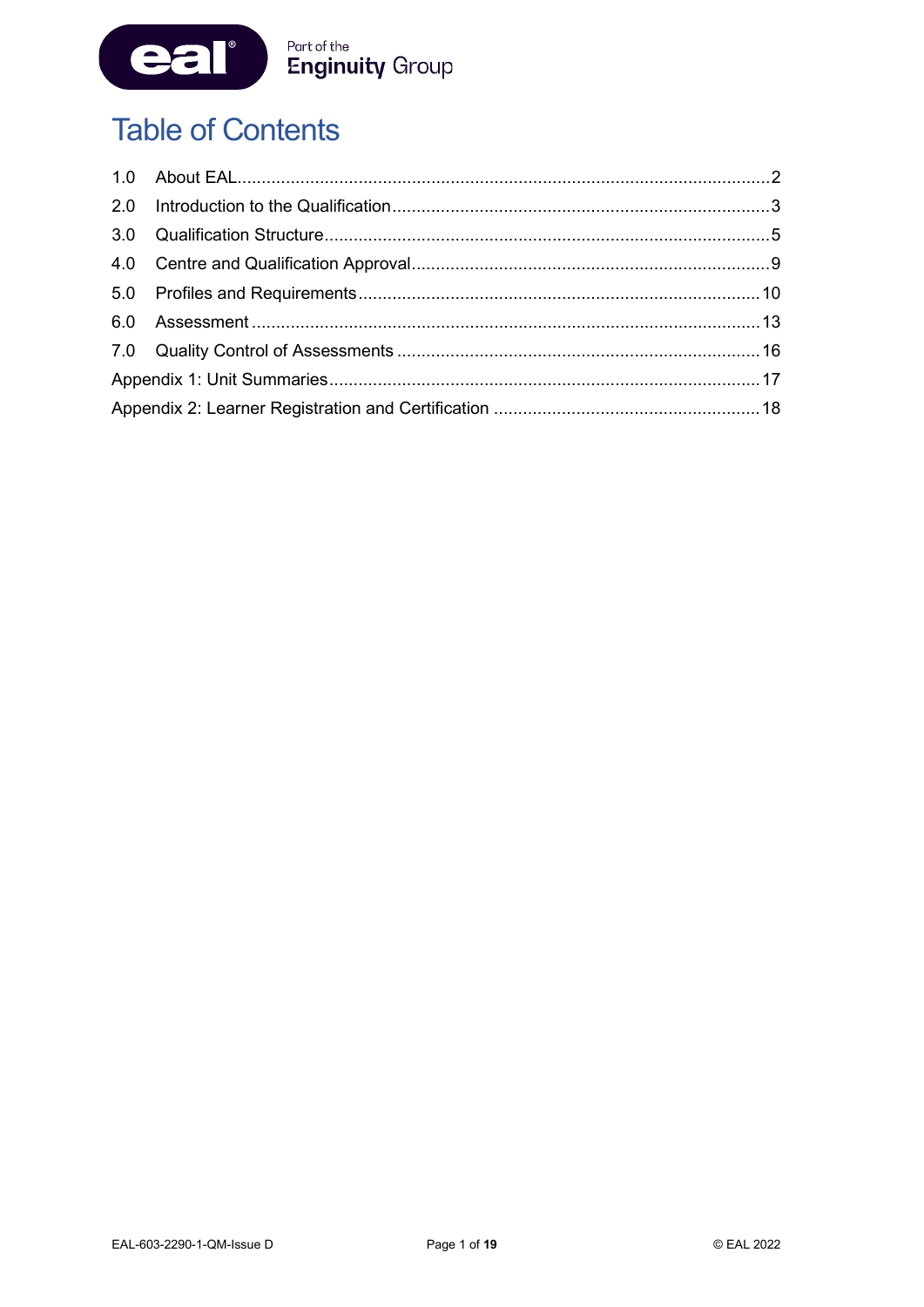

# <span id="page-2-0"></span>1.0 About EAL

For over fifty years, EAL has been the specialist awarding organisation for engineering, manufacturing, building services and related sectors. Developed to the highest technical standards, our qualifications reflect ever-changing industry and regulatory needs. We support the providers of our qualifications with an unparalleled level of service to ensure that learners are well prepared to take the next step in their journeys, whether study, an apprenticeship or work.

Through industry partnerships with EAL centres and training providers, decades of experience supporting our core sectors, and our role as part of the Enginuity Group, we have built unrivalled knowledge and understanding of employer skills needs. As a result, EAL's skills solutions, including apprenticeship End-Point Assessment, External Quality Assurance and qualifications are respected and chosen by employers to deliver real lifelong career benefits for all our learners. That's why in the last ten years, 1.2 million people across the UK have taken EAL qualifications.

# 1.1 Equal Opportunities and Diversity

EAL expects its centres to enable learners to have equal access to training and assessment for qualifications in line with equalities legislation. Further details can be located in the EAL Equal Opportunities and Diversity Policy: <http://www.eal.org.uk/centre-support/centre-support/policies-and-important-documents>

# 1.2 Customer Experience and Feedback

Customer Experience is a fundamental part of EAL's commitment to you. EAL aims to ensure that all customers receive a high-quality efficient service. We are always interested in feedback and if you have any comments or feedback on our qualifications, products or services, please contact the Customer Experience team:

EAL Customer Experience Tel: +44 (0)1923 652 400 Email: [Customer.Experience@eal.org.uk](mailto:EAL%20Customer%20Experience%20%3cCustomer.Experience@eal.org.uk%3e)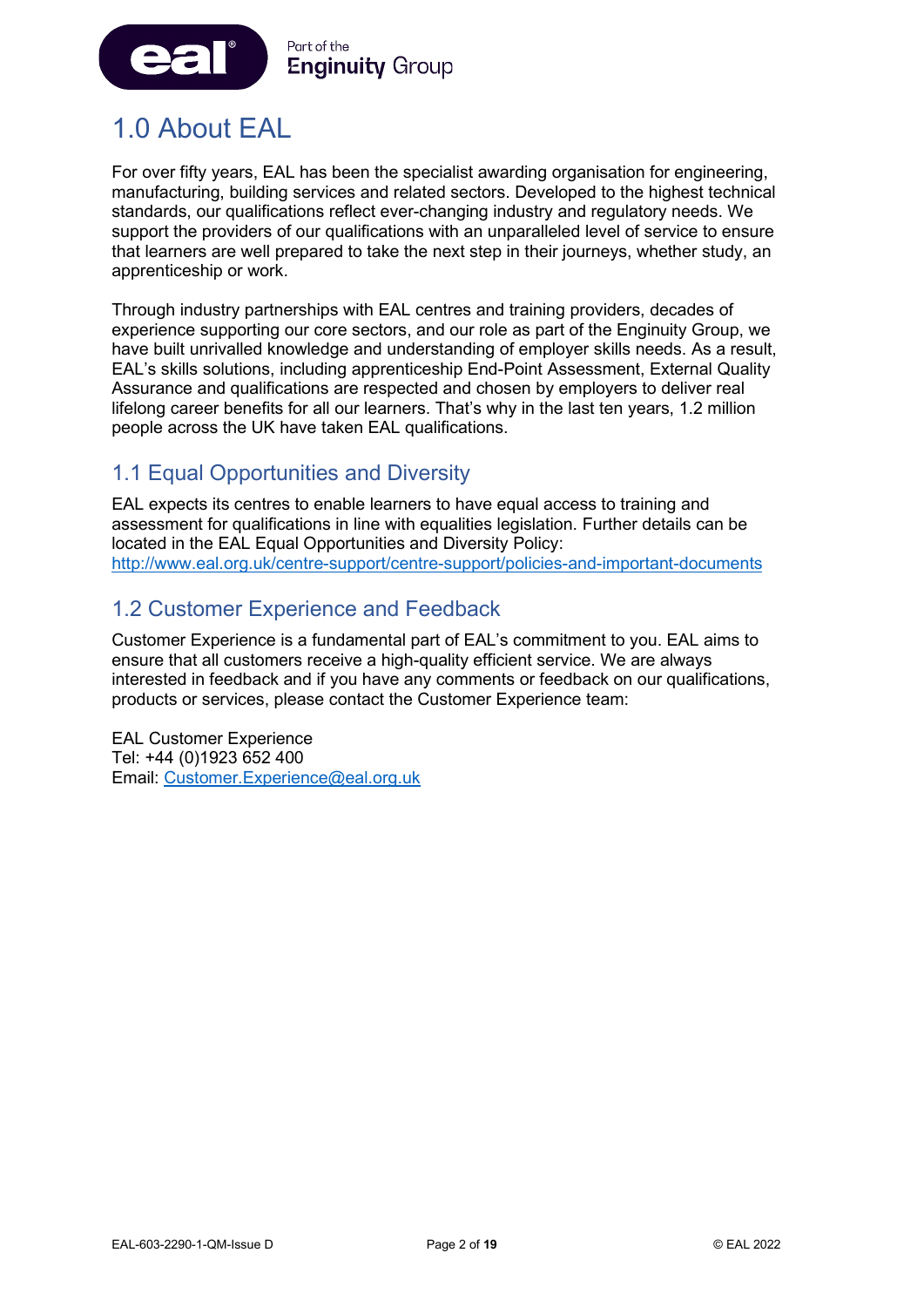

# <span id="page-3-0"></span>2.0 Introduction to the Qualification

# 2.1 Qualification Support Materials

The following assessment support materials are available for this qualification:

• Units of competence

This qualification is made up of a number of units of competence, which EAL has derived from the Employer Units of Competence (EUC) which set out the collective performance and skills requirements and underpinning knowledge requirements. These documents allow both the apprentices and assessor to record the progress through the qualification. The units contain the performance to be assessed, the knowledge to be assessed and the evidence required from the apprentices to demonstrate their skills.

#### **All units in this qualification contain the following information:**

- Apprenticeship sector and unit title
- Unit summary
- Performance and skills to be assessed and evidenced
- Underpinning knowledge to be assessed and evidenced.

### 2.2 Learner's Portfolio Building and Referencing

For guidance to assessment and exemplars on completing documentation including assessment planning documentation refer to EAL centre guidance. For further information please contact:

EAL Customer Experience Tel: +44(0)1923 652 400 Email: [Customer.Experience@eal.org.uk](mailto:Customer.Experience@eal.org.uk)

### 2.3 Achievement of the Qualification

The qualification is achieved when all the necessary units have been completed. The centre will then be able to apply for the learner's certificate of achievement. The learners will also receive a certificate of unit credit, listing all the units they have achieved.

This manual must be used in conjunction with the delivery and assessment of any individual units to ensure that assessment requirements and methodologies are consistently applied.

EAL Level 3 Diploma in Advanced Manufacturing and Engineering – Technical Support Technician (Development Competence)

Apprenticeships covered by this qualification manual are:

• (ST0457) Engineering Technician - Level 3

The apprenticeship standard and the assessment plan for this apprenticeship can be found here: <https://www.instituteforapprenticeships.org/apprenticeship-standards/?>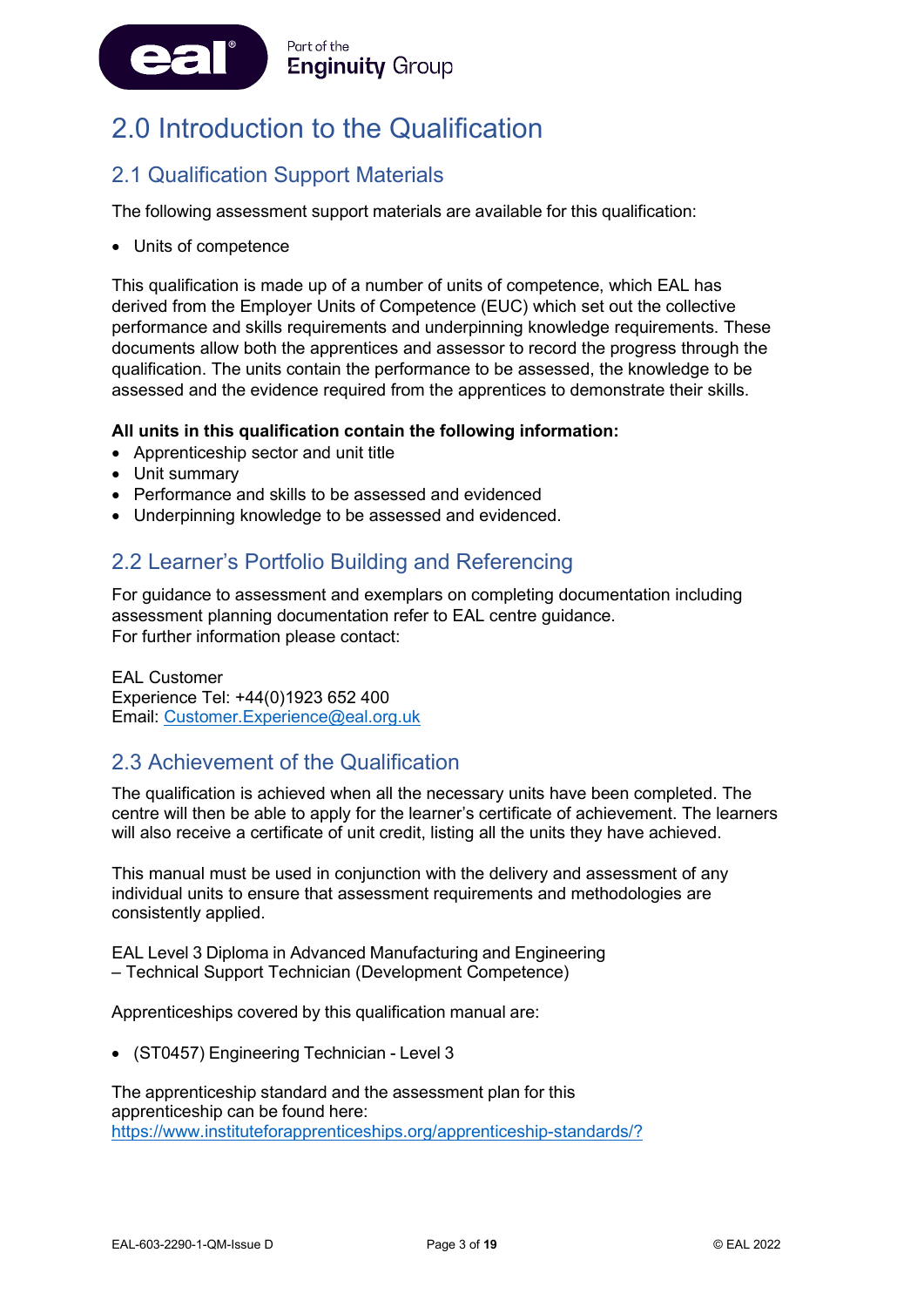

There are various other qualifications which this qualification could relate to. Details on these can beobtained from the EAL website or alternatively contact:

EAL Customer Experience Tel: +44(0)1923 652 400 Email: [Customer.Experience@eal.org.uk](mailto:Customer.Experience@eal.org.uk)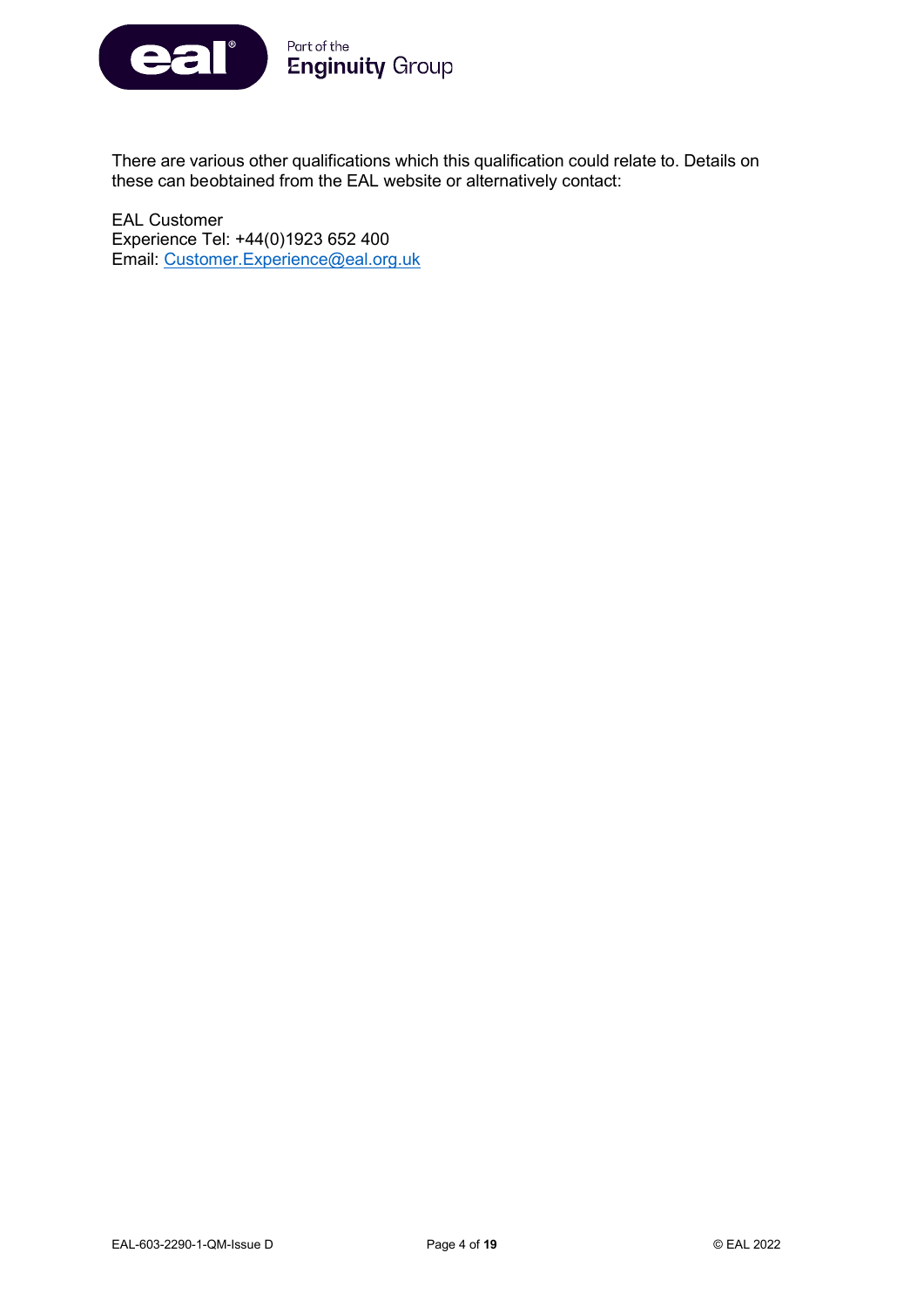

# <span id="page-5-0"></span>3.0 Qualification Structure

# 3.1 Rule of Combination

This qualification has **1104** Guided Learning Hours (GLH) and has a Total Qualification Time (TQT) of **1163** hours, the notional time required by the learner to complete the qualification.

The learner must complete the required number of mandatory units of competence, followed by the required number of optional units of competence from one of the following Pathways:

- Engineering Drawing
- Quality Control
- Computer Control Programming
- Operational Technical Support
- Engineering Software Development.

#### Mandatory Units:

The learner must complete all **three** units:

| <b>EAL Code</b>  | <b>Unit Title</b>                                                                | <b>GLH</b> | <b>Ofqual Code</b> |
|------------------|----------------------------------------------------------------------------------|------------|--------------------|
| <b>AUEC3-001</b> | Complying with statutory regulations and<br>organisational safety requirements   | 13         | Y/615/3996         |
| <b>AUEC3-002</b> | Using and interpreting engineering data and<br>documentation                     | 13         | D/615/3997         |
| AUEC3-003        | Working efficiently and effectively in advanced<br>manufacturing and engineering | 42         | K/615/3999         |

#### Optional Units: Pathway A: Engineering Drawing

The learner must complete **one** unit from the following:

| <b>EAL Code</b>  | <b>Unit Title</b>                                                                           | GLH  | <b>Ofqual Code</b> |
|------------------|---------------------------------------------------------------------------------------------|------|--------------------|
| <b>AUEC3-023</b> | Producing mechanical engineering drawings<br>using computer aided techniques                | 1477 | K/615/4005         |
| <b>AUEC3-024</b> | Producing engineering drawings/models using<br>3D computer aided techniques                 | 1477 | M/615/4006         |
| <b>AUEC3-025</b> | Producing electrical engineering drawings<br>using computer aided techniques                | 1477 | T/615/4007         |
| <b>AUEC3-026</b> | Producing electronic engineering drawings<br>using computer aided techniques                | 1477 | A/615/4008         |
| <b>AUEC3-027</b> | Producing fabrication/structural engineering<br>drawings using computer aided<br>techniques | 1477 | F/615/4009         |
| <b>AUEC3-028</b> | Producing fluid power engineering drawings<br>using computer aided techniques               | 1477 | T/615/4010         |
| <b>AUEC3-029</b> | Producing engineering systems/services<br>drawings using computer aided<br>techniques       | 1477 | A/615/4011         |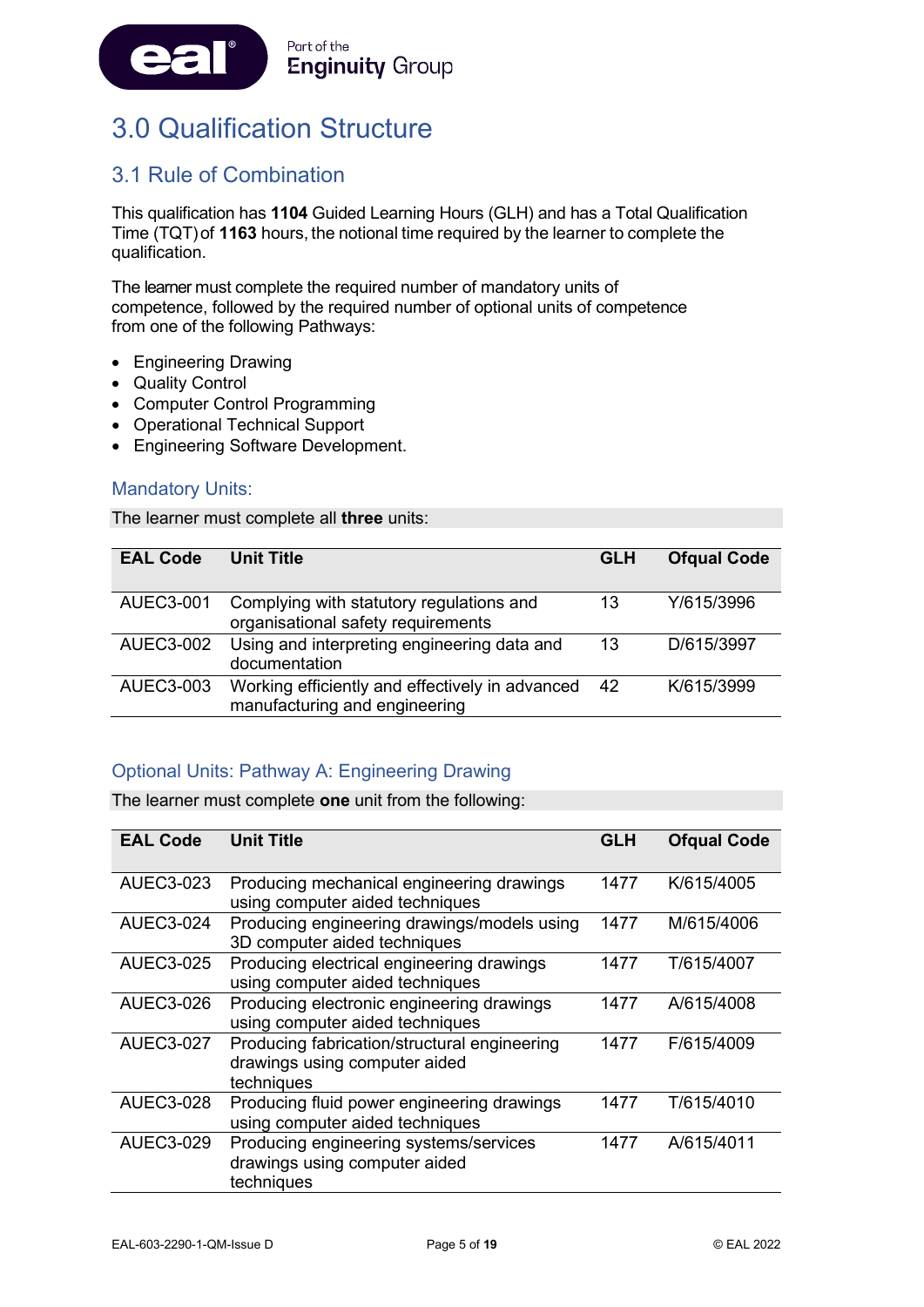

### Optional Units: Pathway B: Quality Control

The learner must complete **one** unit from the following:

| <b>EAL Code</b> | <b>Unit Title</b>                          | <b>GLH</b> | <b>Ofqual Code</b> |
|-----------------|--------------------------------------------|------------|--------------------|
|                 |                                            |            |                    |
| AUEC3-030       | Inspecting mechanical products             | 1400       | L/615/4014         |
| AUEC3-031       | Inspecting components using co-ordinate    | 1379       | D/615/4017         |
|                 | measuring machines (CMM)                   |            |                    |
| AUEC3-032       | Inspecting fabricated components and       | 1400       | K/615/4022         |
|                 | structures                                 |            |                    |
| AUEC3-033       | Carrying out visual inspection of welded   | 1400       | K/615/4019         |
|                 | fabrications                               |            |                    |
| AUEC3-034       | Inspecting and testing electrical products | 1400       | M/615/4023         |
| AUEC3-035       | Inspecting and testing electronic products | 1400       | T/615/4024         |
| AUEC3-036       | Checking and calibrating mechanical        | 1372       | A/615/4025         |
|                 | inspection equipment                       |            |                    |
| AUEC3-037       | Checking and calibrating electrical and    | 1372       | F/615/4026         |
|                 | electronic test equipment                  |            |                    |
| AUEC3-038       | Checking and calibrating process control   | 1372       | J/615/4027         |
|                 | instrumentation                            |            |                    |

#### Optional Units: Pathway C: Computer Control Programming

The learner must complete **one** unit from the following:

| <b>EAL Code</b>  | <b>Unit Title</b>                                                          | <b>GLH</b> | <b>Ofqual Code</b> |
|------------------|----------------------------------------------------------------------------|------------|--------------------|
| <b>AUEC3-042</b> | Providing operational support for computer<br>control programs             | 518        | R/615/4032         |
| <b>AUEC3-043</b> | Loading and proving computer control<br>programs                           | 217        | Y/615/4033         |
|                  | Plus one more unit from the following:                                     |            |                    |
| <b>AUEC3-020</b> | Producing off-line programs for programmable<br>logic controller equipment | 819        | D/615/4003         |
| AUEC3-021        | Producing operating programs for industrial<br>robots                      | 819        | H/615/4004         |
| <b>AUEC3-044</b> | Producing operating programs for co-ordinate<br>measuring machines (CMM)   | 819        | D/615/4034         |
| <b>AUEC3-045</b> | Producing off-line programs for CNC laser<br>profiling machines            | 819        | K/615/4036         |
| <b>AUEC3-046</b> | Producing off-line programs for CNC<br>fabrication machines                | 819        | T/615/4038         |
| <b>AUEC3-047</b> | Producing off-line programs for CNC turning<br>machines                    | 819        | A/615/4039         |
| <b>AUEC3-048</b> | Producing off-line programs for CNC milling<br>machines                    | 819        | M/615/4040         |
| <b>AUEC3-049</b> | Producing off-line programs for CNC grinding<br>machines                   | 819        | T/615/4041         |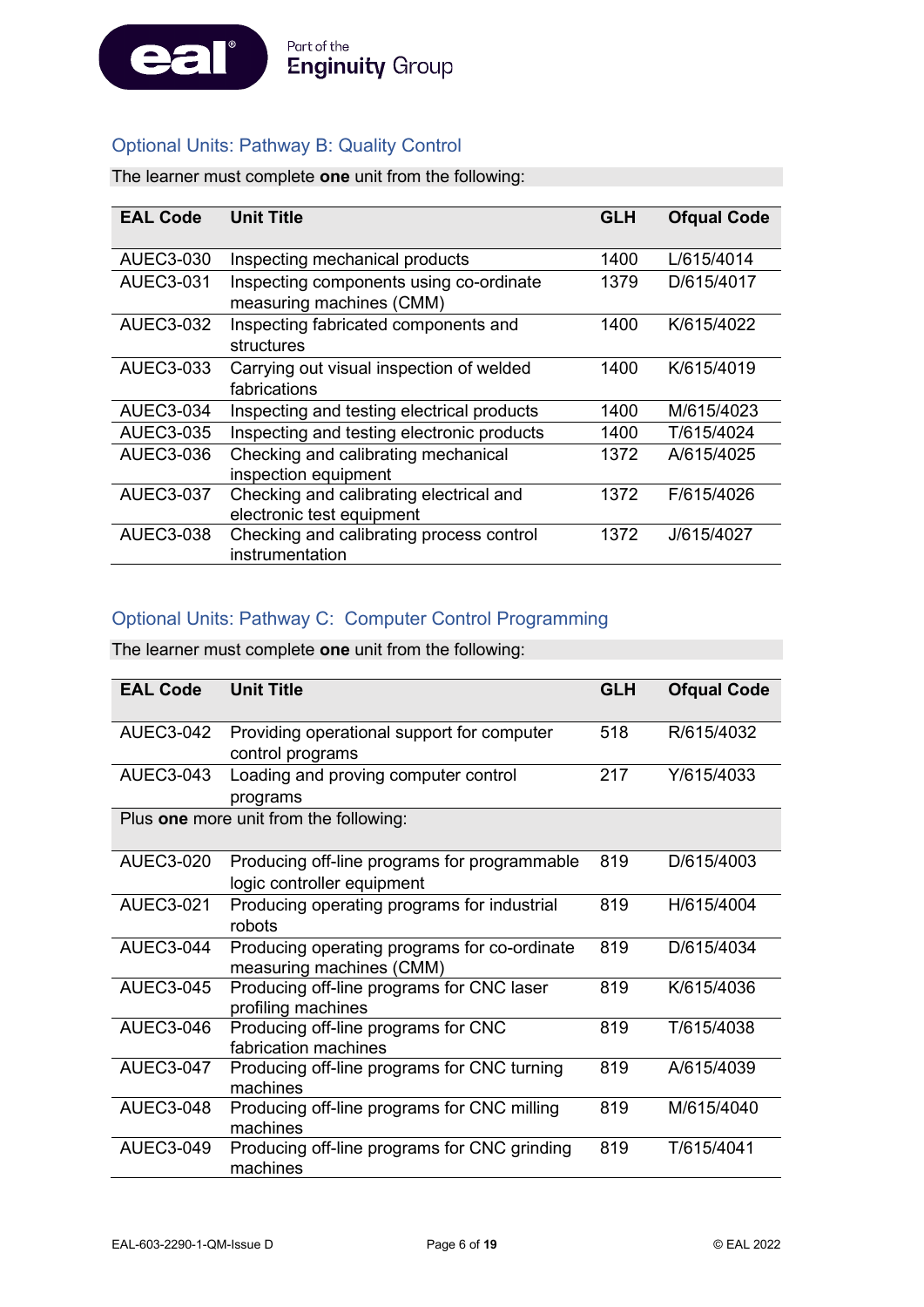

| AUEC3-050        | Producing off-line programs for CNC gear             | 819 | A/615/4042 |
|------------------|------------------------------------------------------|-----|------------|
|                  | cutting machines                                     |     |            |
| <b>AUEC3-051</b> | Producing off-line programs for CNC                  | 819 | F/615/4043 |
|                  | electro-discharge machining                          |     |            |
|                  | AUEC3-052 Producing off-line programs for CNC boring | 819 | L/615/4045 |
|                  | machines                                             |     |            |
|                  | AUEC3-053 Producing off-line programs for CNC        | 819 | R/615/4046 |
|                  | machining centres                                    |     |            |

### Optional Units: Pathway D: Operational Technical Support

The learner must complete the following unit:

| <b>EAL Code</b>       | <b>Unit Title</b>                                                                       | <b>GLH</b> | <b>Ofqual Code</b> |
|-----------------------|-----------------------------------------------------------------------------------------|------------|--------------------|
| <b>AUEC3-054</b>      | Resolving engineering or manufacturing<br>support problems                              | 378        | Y/615/4047         |
|                       | Plus three more units of which one must be from Group A                                 |            |                    |
| Group A units:        |                                                                                         |            |                    |
| <b>AUEC3-014</b>      | Carrying out condition monitoring of plant and<br>equipment                             | 371        | R/615/4001         |
| <b>AUEC3-055</b>      | Planning engineering activities                                                         | 378        | M/615/4054         |
| <b>AUEC3-056</b>      | Implementing engineering activities                                                     | 378        | A/615/4056         |
| <b>AUEC3-057</b>      | Monitoring engineering activities                                                       | 378        | Y/615/4064         |
| <b>AUEC3-058</b>      | Producing technical information for<br>engineering activities                           | 378        | D/615/4065         |
| <b>AUEC3-059</b>      | Obtaining resources for engineering activities                                          | 378        | H/615/4066         |
| <b>AUEC3-060</b>      | Obtaining and controlling materials for<br>engineering activities                       | 378        | K/615/4067         |
| <b>AUEC3-061</b>      | Providing technical sales and marketing<br>support for engineering activities           | 378        | M/615/4068         |
| <b>AUEC3-062</b>      | Implementing quality control systems and<br>procedures in an engineering<br>environment | 378        | T/615/4069         |
| AUEC3-063             | Scheduling engineering activities                                                       | 378        | K/615/4070         |
| <b>AUEC3-064</b>      | Determining engineering requirements for the<br>supply of products or services          | 378        | M/615/4071         |
| <b>AUEC3-065</b>      | Carrying out fault diagnosis on engineering<br>plant and equipment                      | 476        | T/615/4072         |
| <b>AUEC3-066</b>      | Supporting logistics operations in an<br>engineering manufacturing environment          | 378        | Y/615/4078         |
| Group <b>B</b> units: |                                                                                         |            |                    |
| <b>AUEC3-067</b>      | Providing technical advice and guidance on<br>engineering activities                    | 378        | F/615/4091         |
| <b>AUEC3-068</b>      | Carrying out project management of<br>engineering activities                            | 378        | T/615/4119         |
| <b>AUEC3-069</b>      | Developing and maintaining effective<br>customer relationships                          | 182        | F/615/4124         |
| <b>AUEC3-070</b>      | Handing over and exchanging responsibility<br>for control of engineering activities     | 182        | D/615/4129         |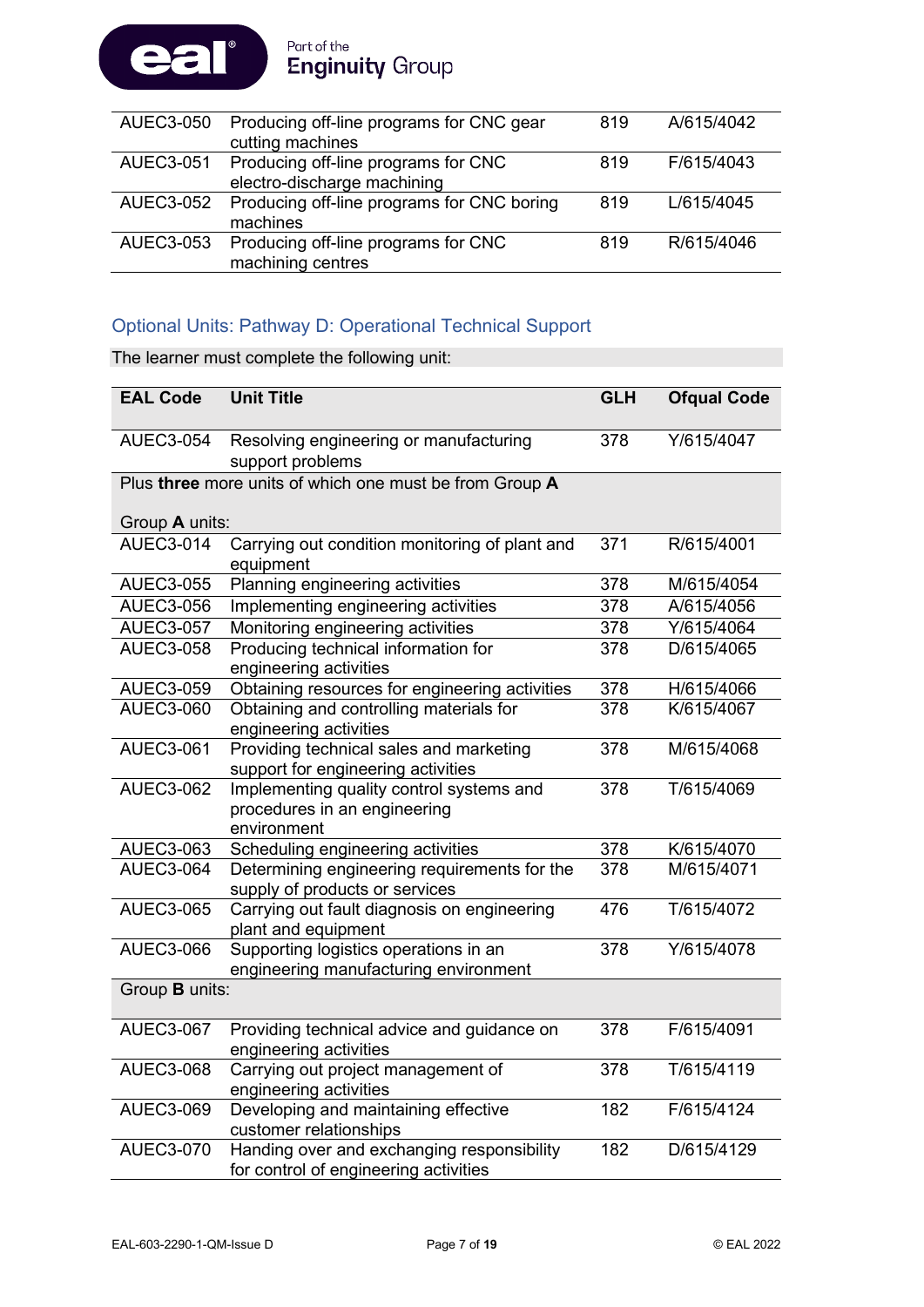

| <b>AUEC3-071</b> | Carrying out health and safety risk           | 378  | Y/615/4145 |
|------------------|-----------------------------------------------|------|------------|
|                  | assessments on engineering activities         |      |            |
| <b>AUEC3-072</b> | Producing contractual arrangements to supply  | 378  | J/615/4173 |
|                  | or procure goods or services for              |      |            |
|                  | engineering activities                        |      |            |
| <b>AUEC3-073</b> | Using and maintaining business procedures     | 378  | Y/615/4176 |
|                  | and protocols in an engineering               |      |            |
|                  | environment                                   |      |            |
| <b>AUEC3-147</b> | Installing mechanical equipment               | 1162 | M/615/4104 |
| <b>AUEC3-148</b> | Installing electrical/electronic equipment    | 1162 | H/615/4102 |
| <b>AUEC3-149</b> | Installing equipment to produce an engineered | 1221 | D/615/4101 |
|                  | system                                        |      |            |
| <b>AUEC3-150</b> | Commissioning mechanical equipment and        | 1162 | Y/615/4100 |
|                  | systems                                       |      |            |
| <b>AUEC3-151</b> | Commissioning electrical/electronic equipment | 1162 | J/615/4092 |
|                  | and systems                                   |      |            |
| <b>AUEC3-152</b> | Commissioning engineered systems              | 1221 | A/615/4090 |
|                  |                                               |      |            |

### Optional Units: Pathway E: Engineering Software Development

The learner must complete **all** the units from the following:

| <b>EAL Code</b>  | <b>Unit Title</b>                                            | <b>GLH</b> | <b>Ofqual Code</b> |
|------------------|--------------------------------------------------------------|------------|--------------------|
| <b>AUEC3-251</b> | Determining engineering software<br>requirements             | 378        | Y/616/2259         |
| <b>AUEC3-252</b> | Producing engineering software design                        | 476        | L/616/2260         |
| <b>AUEC3-253</b> | Producing engineering software<br>implementation             | 378        | T/616/2253         |
| <b>AUEC3-254</b> | Testing engineering software                                 | 476        | J/616/2256         |
|                  | Plus one more unit from the following:                       |            |                    |
| <b>AUEC3-255</b> | Performing engineering software analysis<br>techniques       | 476        | H/616/2250         |
| <b>AUEC3-256</b> | Measuring engineering software quality                       | 378        | D/616/2246         |
| <b>AUEC3-257</b> | Performing engineering software configuration<br>management  | 476        | H/616/2247         |
| <b>AUEC3-258</b> | Performing engineering software acquisition                  | 378        | L/616/2243         |
| <b>AUEC3-259</b> | Performing engineering software safety<br>assessments        | 378        | R/616/2244         |
| <b>AUEC3-260</b> | Performing low level programming for<br>engineering software | 476        | J/616/2239         |
| <b>AUEC3-261</b> | Performing low level programming for<br>engineering software | 378        | F/616/2241         |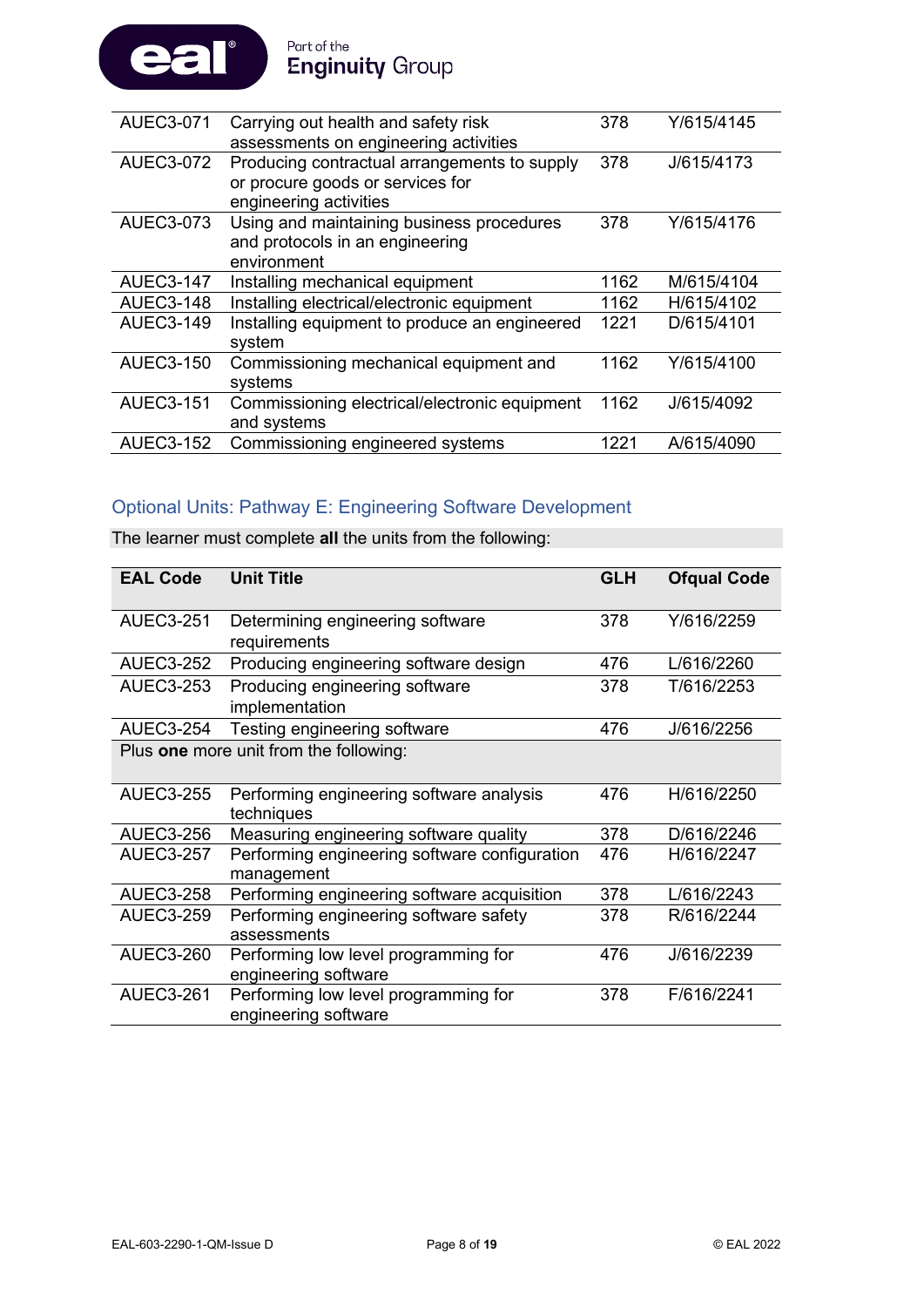

# <span id="page-9-0"></span>4.0 Centre and Qualification Approval

Centres wishing to run this qualification will need to comply with this qualification manual and EAL's centre approval criteria for the qualification. Centres must also put in place the appropriate physical and human resources and administration systems to deliver the qualification effectively.

For **existing** EAL centres to put this qualification on your centre remit: Create and complete a qualification approval application form in Smarter Touch and submit to EAL.

For non EAL centres to gain centre approval to run this qualification, EAL Customer Experience will be happy to help. Please contact them on:

EAL Customer Experience Tel: +44(0)1923 652 400 Email: [Customer.Experience@eal.org.uk](mailto:Customer.Experience@eal.org.uk)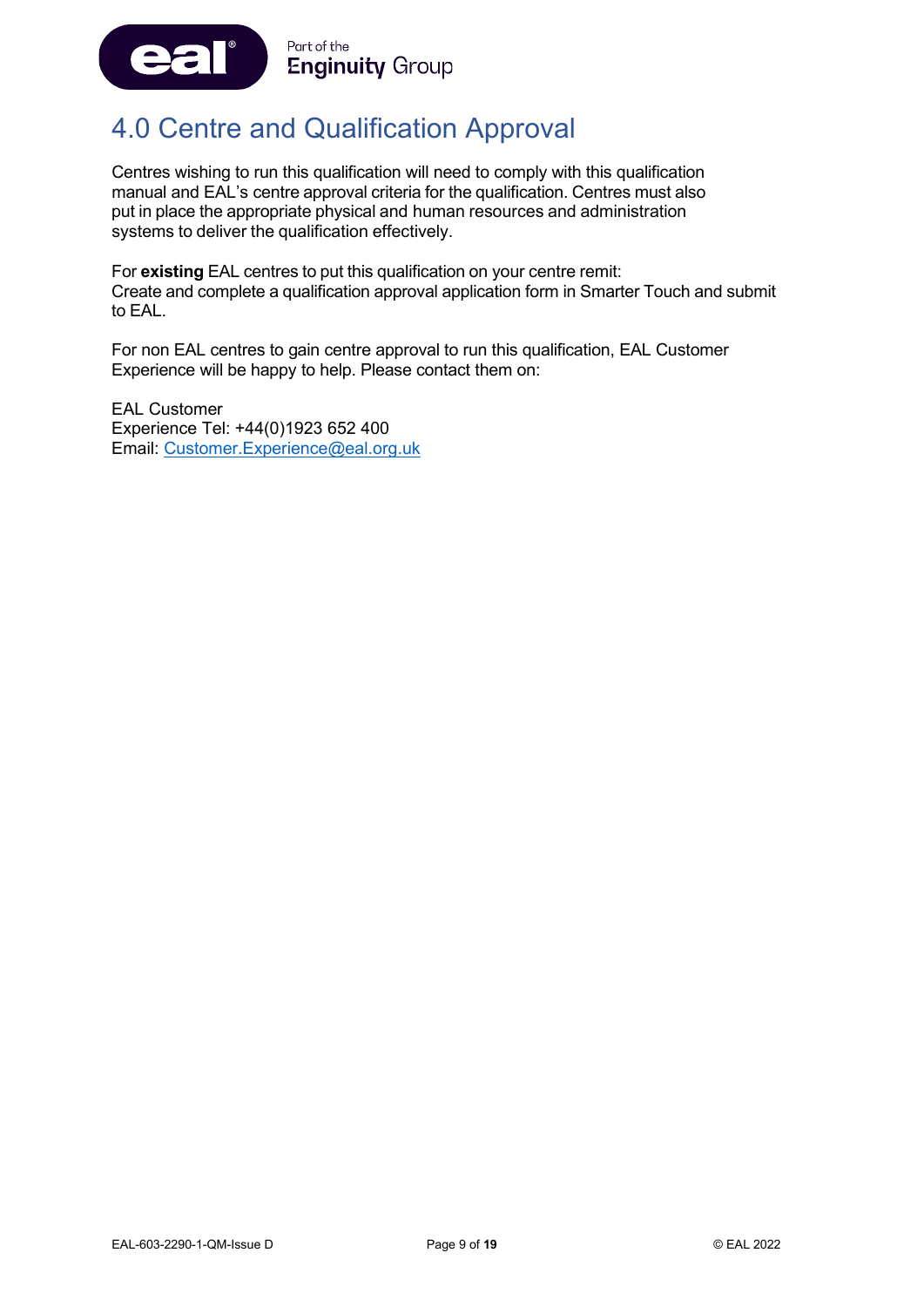

# <span id="page-10-0"></span>5.0 Profiles and Requirements

# 5.1 Staff Responsible for Registering and Certification of Learners

Centres are required to appoint a suitable member of staff who can take responsibility for registering learners onto qualifications, submitting entries for assessments to EAL, and taking receipt of external assessment procedures (if appropriate). They may also be responsible for applying to EAL for learner certificates. The role may be undertaken by the same person who undertakes quality assurance.

### 5.2 Learners

The Level 3 units have been designed to cover those learners who are either:

- Individuals need to acquire Technical Support Technician competencies for the engineering sectors.
- Individuals employed in the Technical Support Technician engineering sectors but require additional competencies as part of an existing job role or to enable career progression.

There are no formal entry requirements for this qualification. Learners must have been initially assessed to ensure they have both the potential and opportunity to achieve the assessment criteria set out in the qualification units and gain evidence from the workplace.

If the qualification is used to support implementation and delivery of an apprenticeship standard, the formal entry requirements will be listed within the standard assessment plan.

Learners are required to obtain evidence against each assessment criteria when competence has been proven.

**Performance, Skills** and **Knowledge** evidence must be sufficiently covered and recorded in the Evidence Reference boxes contained within the units, to ensure all criteria has been met.

### 5.3 Assessors

Assessment must be carried out by competent assessors who, as a minimum, must hold the Level 3 Award in Assessing Competence in the Work Environment. Current and operational Assessors that hold units D32 and/or D33 or A1 and/or A2 as appropriate to the assessment being carried out, will not be required to achieve the Level 3 Award as they are still appropriate for the assessment requirements set out in this Unit Assessment Strategy. However, they will be expected to regularly review their skills, knowledge and understanding and where applicable undertake continuing professional development to ensure that they are carrying out workplace assessment to the most up to date Employer Units of Competence (EUC).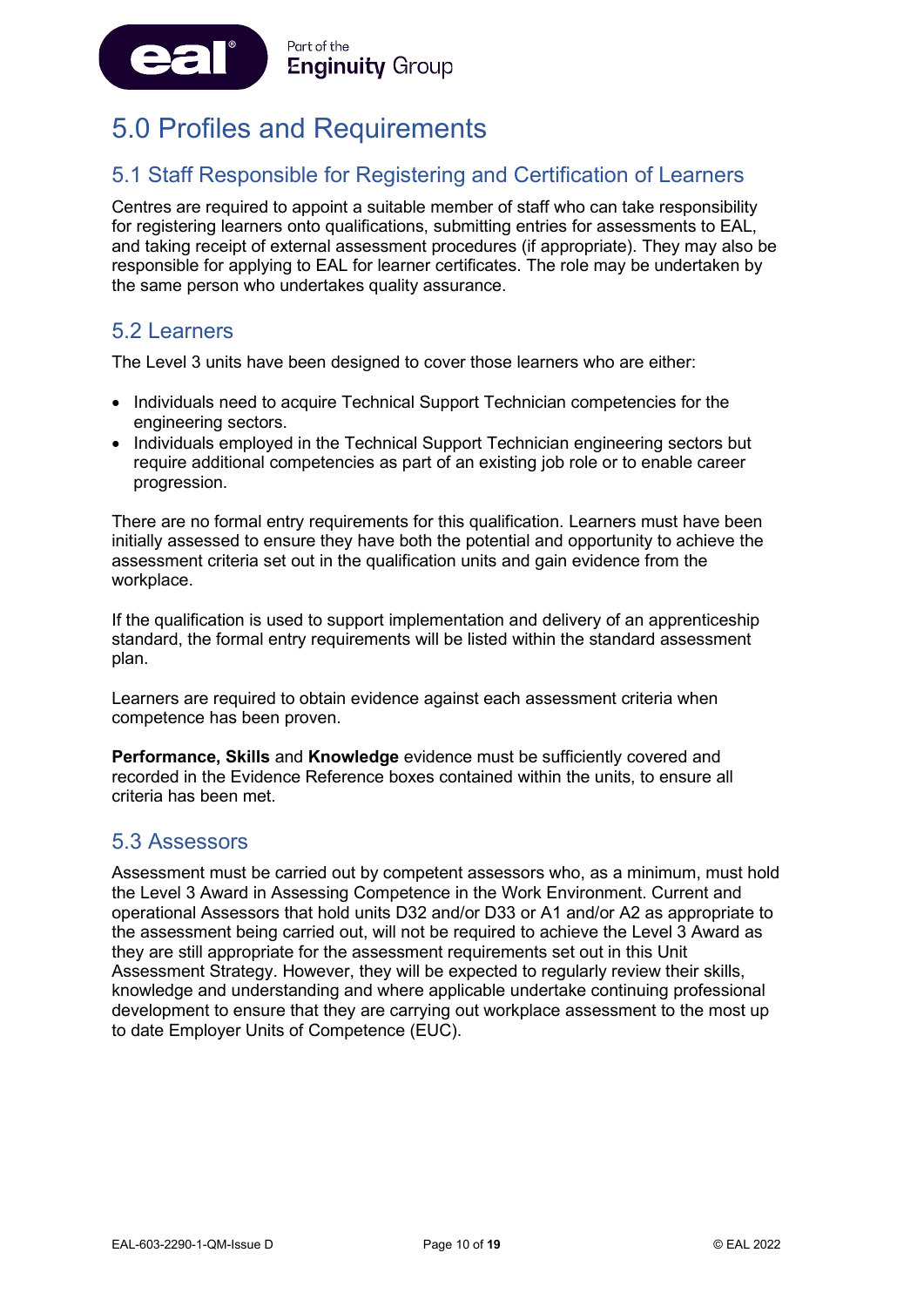

#### **Assessor technical requirements**

Assessors must be able to demonstrate that they have verifiable, relevant and sufficient technical competence to evaluate and judge performance and knowledge evidence requirements as set out in the relevant outcomes in the Employer Units of Competence.

This will be demonstrated either by holding a relevant technical qualification or by proven industrial experience of the technical areas to be assessed. The assessor's competence must, at the very least, be at the same level as that required of the Apprentice in the units being assessed.

#### **Assessors must also be:**

Be fully conversant with the Awarding Organisation's assessment recording documentation used for the Employer Units of Competence, against which the assessments and verification are to be carried out, plus any other relevant documentation and system and procedures to support the QA process.

### 5.4 Internal Quality Assurers

**Internal quality assurance (IQA)** must be carried out by competent IQA's that as a minimum must hold the Level 4 Award in the Internal Quality Assurance of Assessment Processes and Practices. Current and operational IQA that hold internal verification units V1 or D34 will not be required to achieve the Level 4 Award as they are still appropriate for the verification requirements set out in this Unit Assessment Strategy.

Internal quality assurers will be expected to regularly review their skills, knowledge and understanding and where applicable undertake continuing professional development to ensure that they are carrying out workplace Quality Assurance (verification) of Assessment Processes and Practices to the most up to date Employer Units of Competence.

Internal quality assurers will also be expected to be fully conversant with the terminology used in the Employer Units of Competence against which the assessments and verification are to be carried out, the appropriate Regulatory Body's systems and procedures and the relevant Awarding Organisation's documentation, systems and procedures within which the assessment and verification is taking place.

#### **Specific technical requirements for persons undertaking the role of external quality assurance**

Internal and external quality assurers for the Employer Units of Competence must be able to demonstrate that have verifiable, sufficient and relevant industrial experience, and must have a working knowledge of the processes, techniques and procedures that are used in the engineering industry.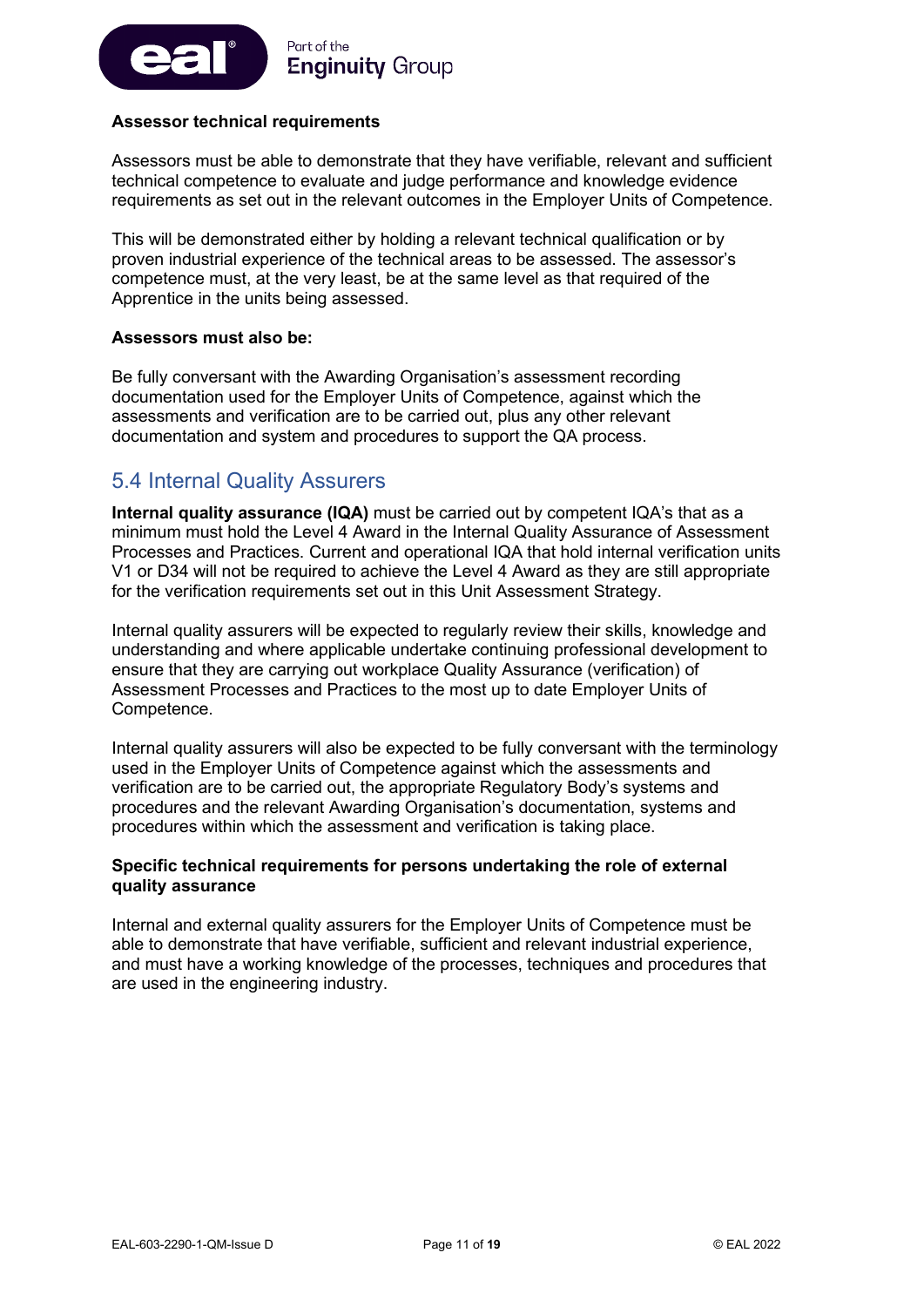

The following tables show the recommended levels of technical competence for assessors, internal and external quality assurers.

| <b>Position</b>                               | <b>Prime activity</b><br>requirements | <b>Support activity</b><br>requirements                | <b>Technical requirements</b><br>(see notes)                                   |
|-----------------------------------------------|---------------------------------------|--------------------------------------------------------|--------------------------------------------------------------------------------|
| Assessor                                      | <b>Assessment skills</b>              | <b>Internal Quality</b><br>Assurance<br><b>Systems</b> | Technical competence in<br>the areas covered by the<br>units being assessed    |
| <b>Internal Quality</b><br>Assurance<br>(IQA) | <b>Quality Assurance</b><br>skills    | Assessment<br>knowledge                                | <b>Technical understanding</b><br>of the areas covered by<br>the qualification |
| <b>External Quality</b><br>Assurance<br>(EQA) | <b>Quality Assurance</b><br>skills    | Assessment<br>understanding                            | Technical awareness of<br>the areas covered by the<br>qualification            |

#### **Notes**

- 1. Technical competence is defined here as a combination of practical skills, knowledge, and the ability to apply both, in familiar and new situations, within a real working environment.
- 2. Technical understanding is defined here as having a good understanding of the technical activities being assessed, together with knowledge of relevant Health & Safety implications and requirements of the assessments.
- 3. Technical awareness is defined here as a general overview of the subject area, sufficient to ensure that assessment and evidence are reliable, and that relevant Health and Safety requirements have been complied with.
- 4. The competence required by the assessor, internal verifier, and external verifier, in the occupational area being assessed, is likely to exist at three levels as indicated by the shaded zones in the following table.

| <b>Technical</b><br>competence<br>Job role: | An ability to<br>discuss the<br>general principles<br>of the<br>competences | An ability to<br>describe the<br>practical aspects of<br>the competences<br>being assessed | An ability to<br>demonstrate the<br>practical<br>competences being<br>assessed |
|---------------------------------------------|-----------------------------------------------------------------------------|--------------------------------------------------------------------------------------------|--------------------------------------------------------------------------------|
|                                             | being assessed                                                              |                                                                                            |                                                                                |
| Assessor                                    |                                                                             |                                                                                            |                                                                                |
| Internal quality                            |                                                                             |                                                                                            |                                                                                |
| assurance                                   |                                                                             |                                                                                            |                                                                                |
| <b>External quality</b>                     |                                                                             |                                                                                            |                                                                                |
| assurance                                   |                                                                             |                                                                                            |                                                                                |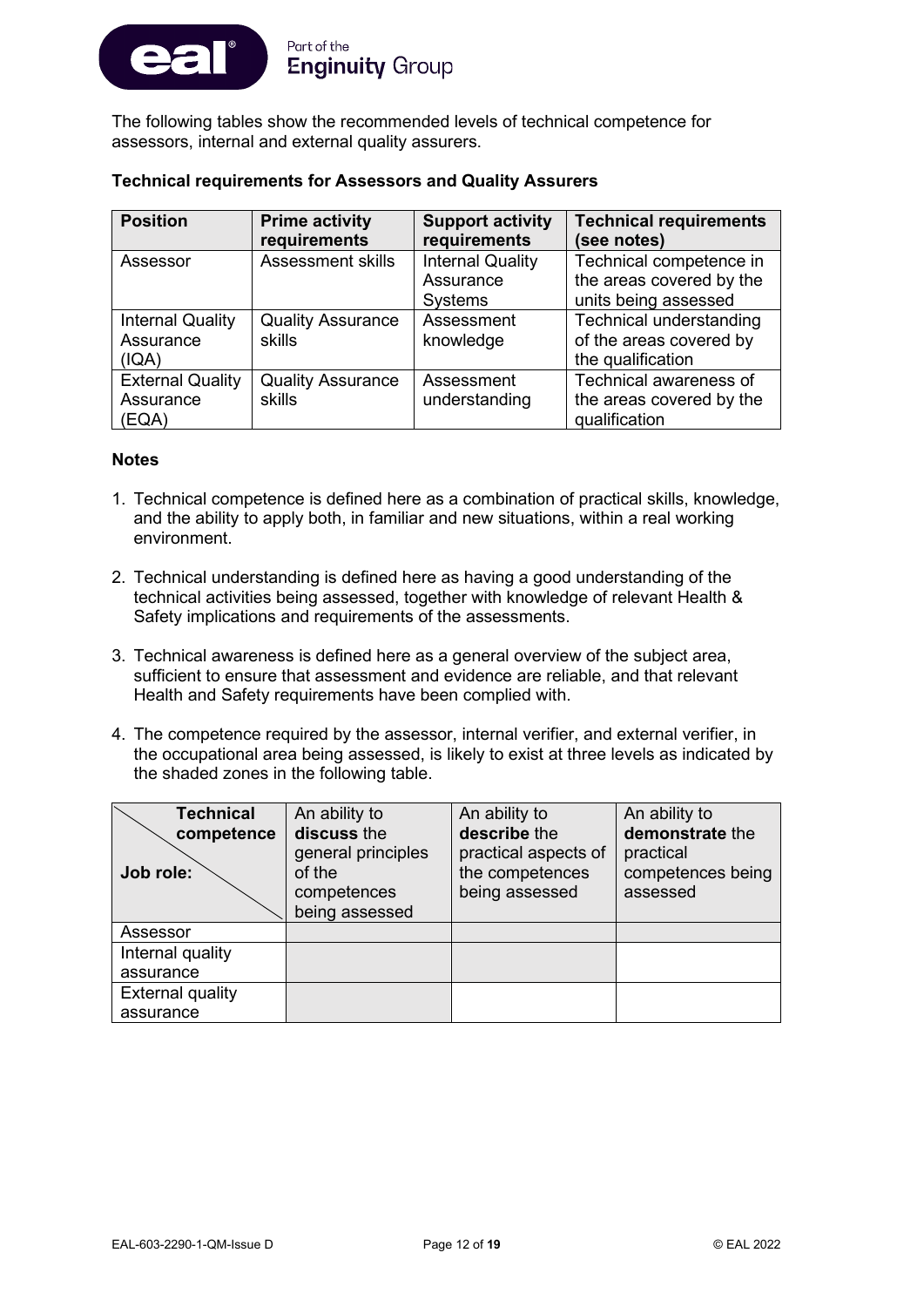

# <span id="page-13-0"></span>6.0 Assessment

# 6.1 Assessment Environment

Assessment of all learners in the Technical Support Technician engineering related occupations, against the Employer Units of Competence (EUC) developed by the employers in the engineering sector, will be undertaken in accordance with the following criteria: -

- Evidence of occupational competence should be generated and collected through real work activities in a real working environment.
- Real work activities are those undertaken to provide a secure product or service under typical business conditions.
- A real working environment is one that reflects typical employment conditions relevant to the work activities being assessed.
- The evidence collected under these conditions should also be as naturally occurring as possible.

Taking account of the above, it is not acceptable to undertake assessments in a classroom, or similar environment that has been set up specifically for training. Where opportunities for evidence collection are not available at the workplace, simulation is permitted, in accordance with the criteria listed in section 6.3 below.

# 6.2 Access to Assessment

16 is the minimum age limit required by learners to undertake the units unless this is a legal requirement of the process or the environment. Assessment is open to any learner who has the potential to achieve the criteria set out in the units.

When used as part of an apprenticeship standard apprentices must have achieved the requirements of the foundation phase of the apprenticeship in line with the apprenticeship standard they are working towards.

Aids or appliances, which are designed to alleviate disability, may be used during assessment, providing they do not compromise the standard required.

### 6.3 Carrying Out Assessment

The EAL Level 3 Diploma in Advanced Manufacturing Engineering – Technical Support Technician (Development Competence) units have been specifically developed to cover a wide range of activities.

The evidence produced for the units will, therefore, depend on the learner's choice of "bulleted items" listed in the unit performance criteria. Where the performance criteria gives a choice of bulleted items (for example **'any three from five'**), assessors should note that learners do not need to provide evidence of the other items to complete the unit (in this example above, two items) particularly where these additional items may relate to other activities or methods that are not part of the learners' normal workplace activity or area of expertise.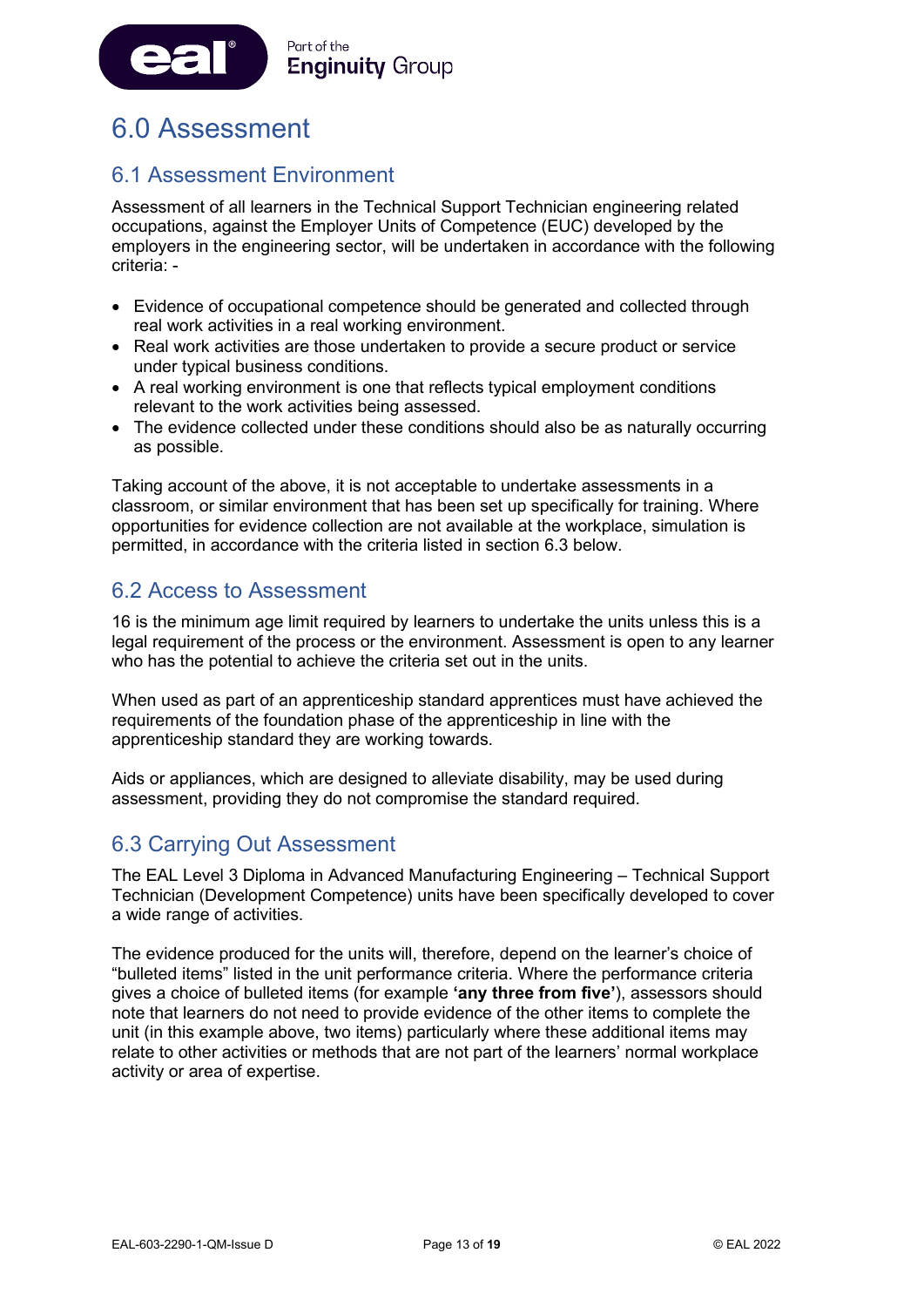

#### **Performance evidence must be:**

• Products of the learners' work, such as items that have been produced or worked on, plans, charts, reports, standard operating procedures, documents produced as part of a work activity, records, or photographs of the completed activity.

#### **Together with:**

• Evidence of the way the learners carried out the activities, such as witness testimonies, assessor observations or authenticated learner reports of the activity undertaken.

Competence performance is more than just carrying out a series of individual set tasks. Many of the units contain statements that require the learner to provide evidence that proves they are capable of combining various features and techniques. Where this is the case, separate fragments of evidence would not provide this combination of features and techniques and, therefore, will not be acceptable as demonstrating competent performance.

#### **Simulation**

Direct evidence produced through normal performance in the workplace is the primary source for meeting the evidence requirements of this qualification.

If the learner cannot meet all assessment criteria under naturally occurring activities in their workplace and need to simulate a specific task, please refer to the guidance notes "Centre Guidance for Developing Assessments for Simulation/Replication" in smarter touch.

#### **Assessing knowledge and understanding**

Knowledge and understanding are key components of competent performance, but it is unlikely that performance evidence alone will provide enough evidence in this area. Where the learner's knowledge and understanding (and the handling of contingency situations) is not apparent from performance evidence, it must be assessed by other means and be supported by suitable evidence.

EAL expects oral questioning and practical demonstrations to be used, as these are considered the most appropriate for these units. Assessors should ask enough questions to make sure that the learner has an appropriate level of knowledge and understanding, as required by the unit. EAL may choose other methods, which must be supported by a suitable rationale.

The achievement of the specific knowledge and understanding requirements of the units cannot simply be inferred by the results of tests or assignments from other units, qualifications, or training programmes. Where evidence is submitted from these sources, the assessor must, as with any assessment, make sure the evidence is valid, reliable, authentic, directly attributable to the learner, and meets the full knowledge and understanding requirements of the unit.

Where oral questioning is used the assessor must retain a record of the questions asked, together with the learner's answers.

Please note: Knowledge and understanding can be demonstrated in a number of different ways.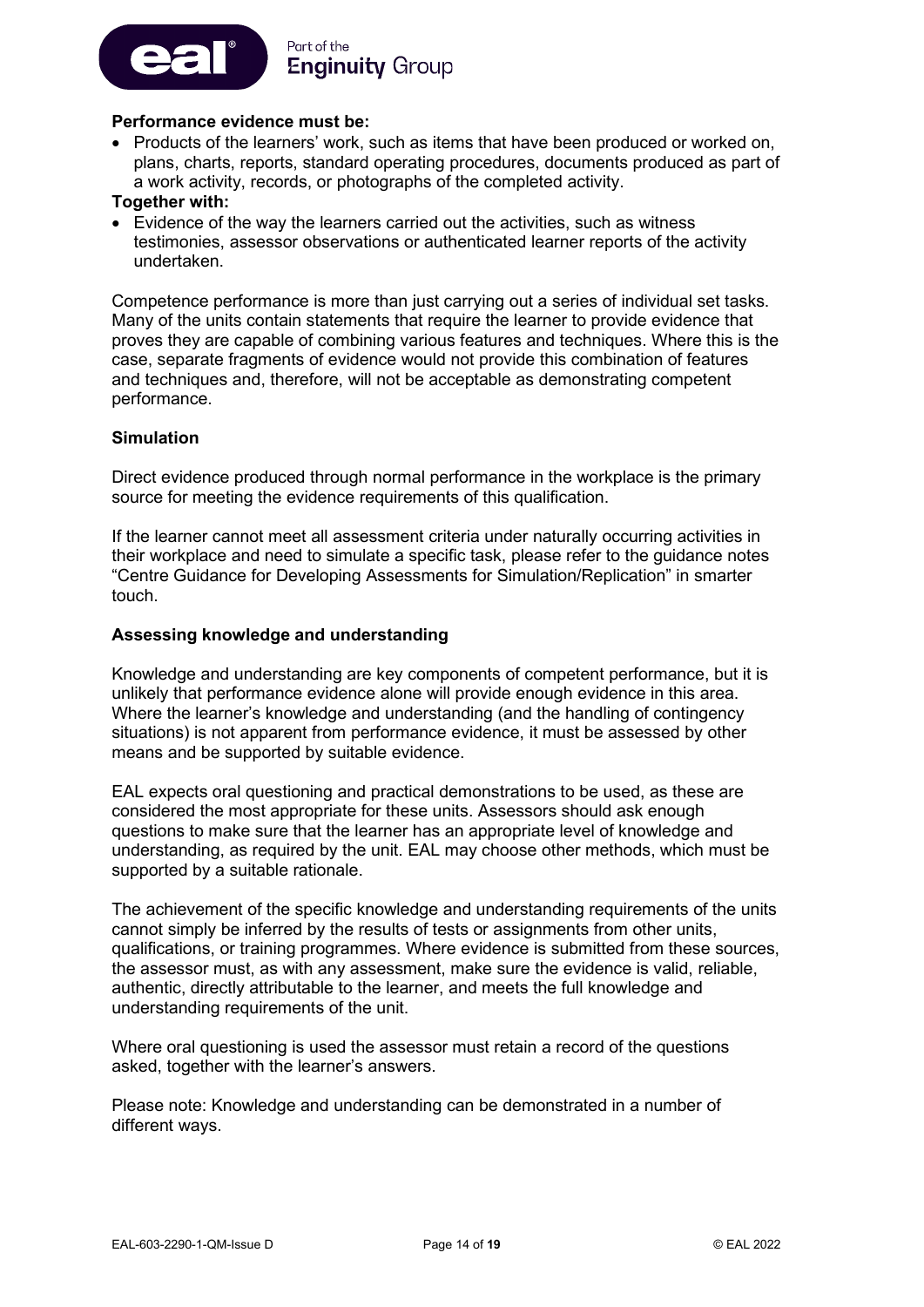

#### **Witness testimony**

Where 'observation' is used to obtain performance evidence, this must be carried out against the unit assessment criteria. Best practice would require that such observation is carried out by a qualified assessor. If this is not practicable, then alternative sources of evidence may be used.

For example, the observation may be carried out against the assessment criteria by someone else that is in close contact with the learner. This could be a team leader, supervisor, mentor or line manager who may be regarded as a suitable witness to the learner's competency. However, the witness must be technically competent in the process or skills that they are providing testimony for, to at least the same level of expertise as that required of the apprentice. It will be the responsibility of the assessor to make sure that any witness testimonies accepted as evidence of the learner's competency are reliable, auditable and technically valid.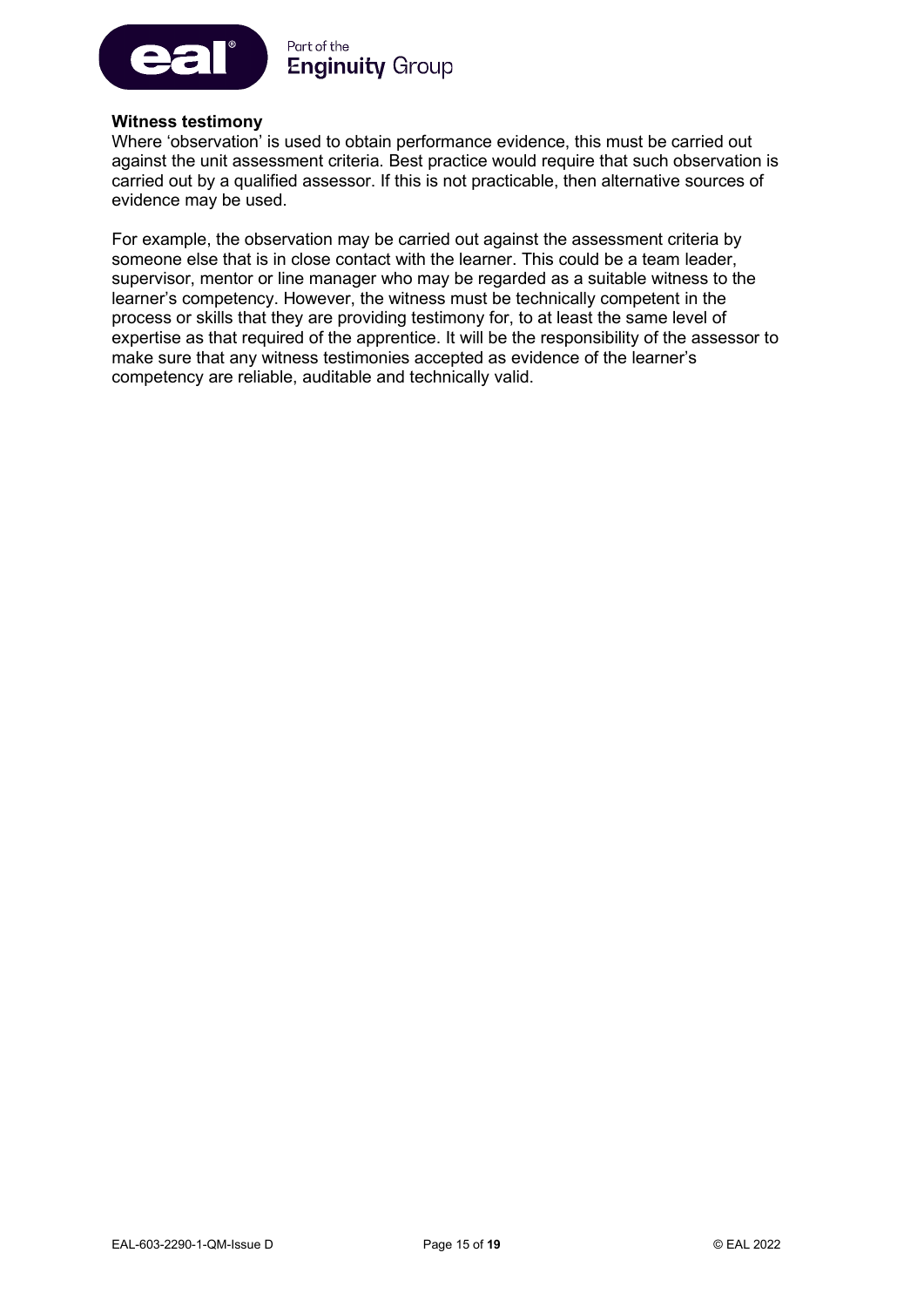

# <span id="page-16-0"></span>7.0 Quality Control of Assessments

#### **General**

There are two major points where EAL interacts with the Centre in relation to the external quality control of assessment for a qualification and these are:

- Approval when a Centre take on new qualifications, EAL, normally through an external verifier ensures that the Centre is suitably equipped and prepared to deliver the new qualification.
- Monitoring throughout the ongoing delivery of the qualification EAL, through external verification monitoring and other mechanisms must maintain and the quality and consistency of assessment of the qualification.

#### **Approval**

In granting approval, EAL, normally through its external verifiers must ensure that the prospective Centre:

- Meets any procedural requirements specified by EAL
- Has sufficient and appropriate physical and staff resources
- Meets relevant health and safety and/or equality and access requirements
- Has a robust plan for the delivery, assessment and quality assurance for the qualification/units.

EAL may decide to visit a Centre to view evidence or may undertake this via other means and there must be a clear rationale for the method(s) deployed.

#### **Monitoring**

EAL, through external monitoring and other mechanisms will ensure:

- That a strategy is developed and deployed for the ongoing EAL monitoring of the Centre. This strategy must be based on an active risk assessment of the Centre. In particular, the strategy must identify the apprentice, assessor, and internal verifier sampling strategy to be deployed and the rationale behind this:
- That the Centre's internal quality assurance processes are effective in assessment,
- That sanctions are applied to a Centre where necessary and that corrective actions are taken by the Centre and monitored by the EAL external quality assurer (EQA),
- That reviews of EAL's external auditing arrangements are undertaken.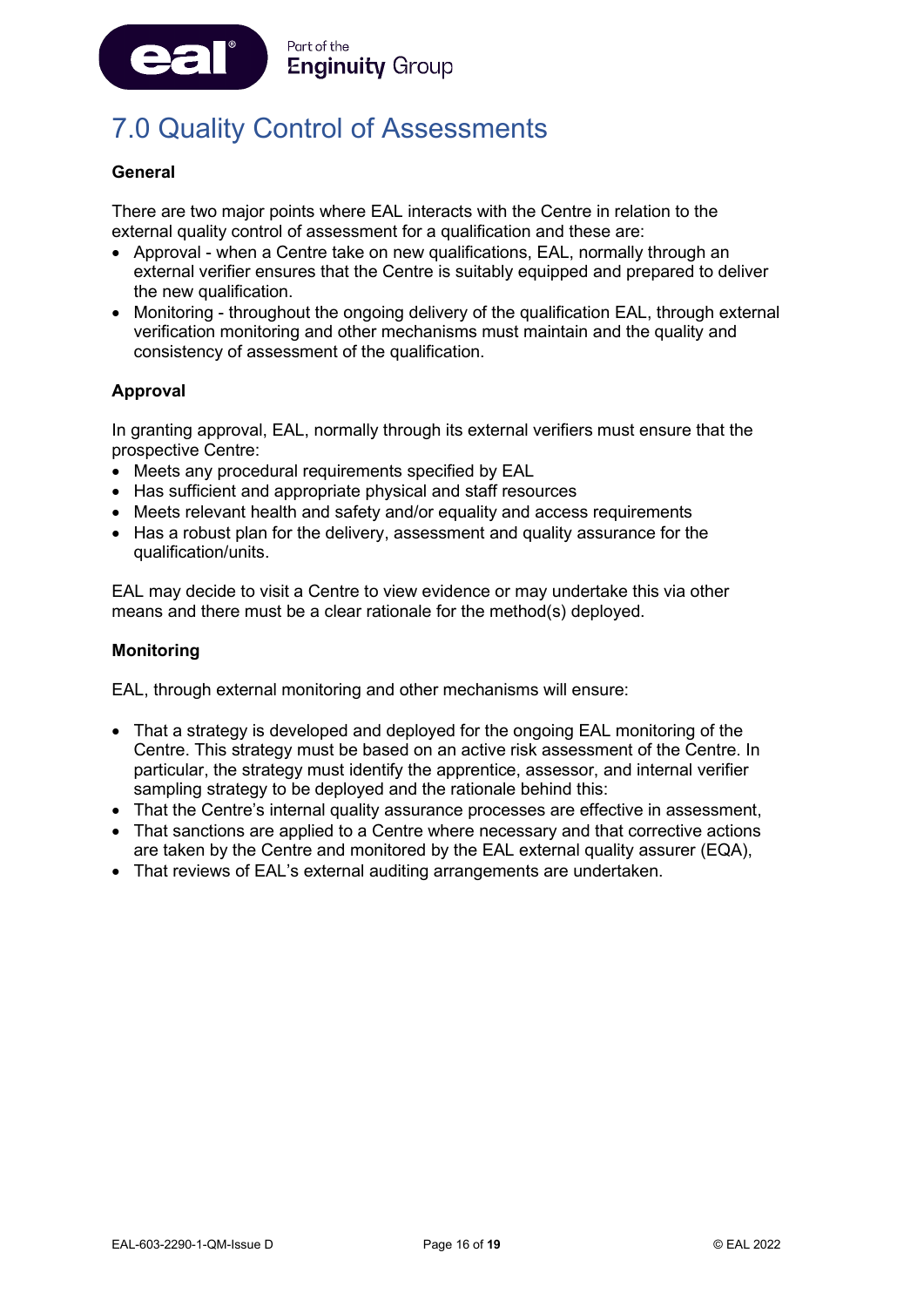

# <span id="page-17-0"></span>Appendix 1: Unit Summaries

All AUCE3 unit summaries are available in the Qualification Specification AUEC3 unit summaries document. For more information, please visit the **EAL Qualification Website**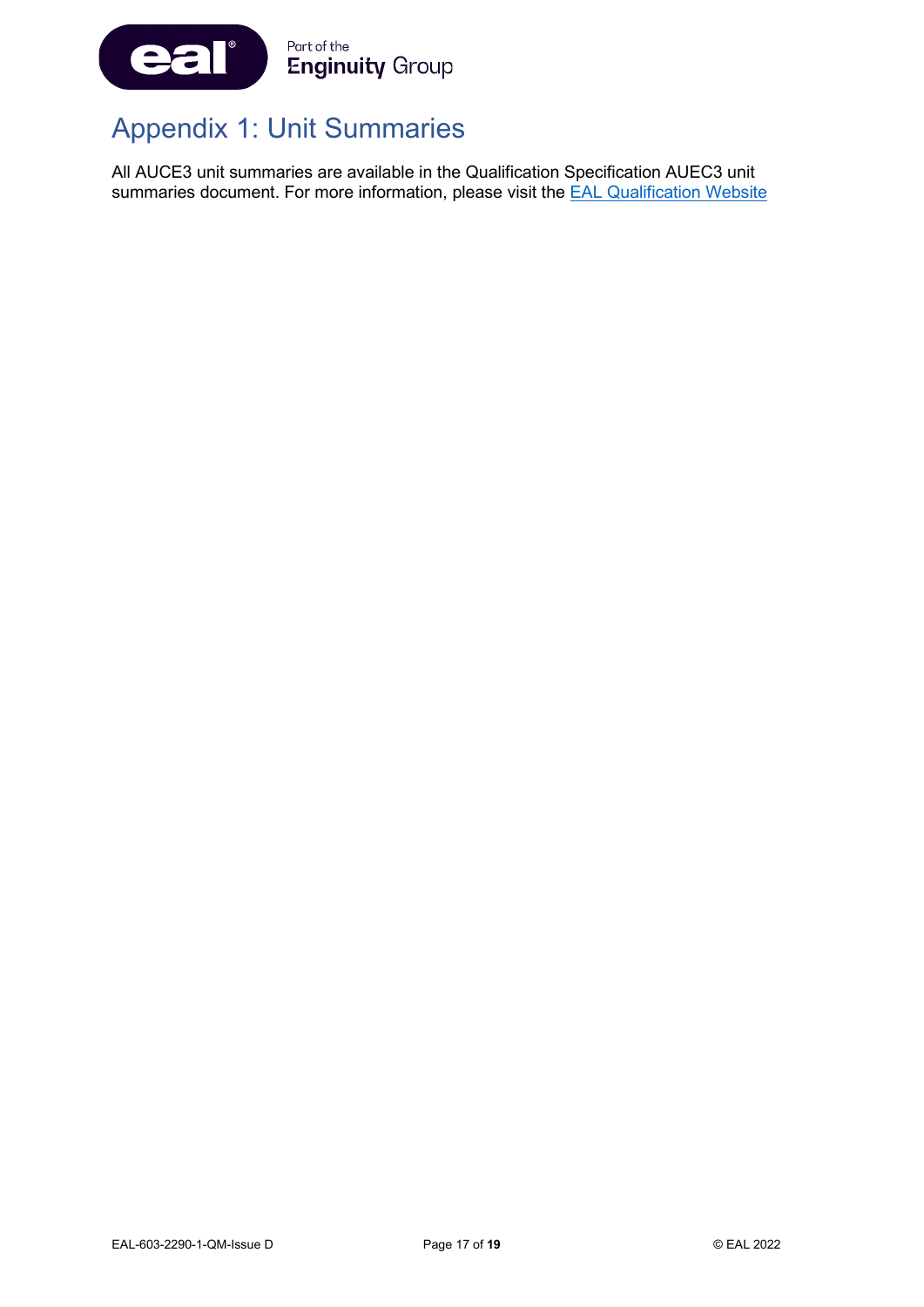

# <span id="page-18-0"></span>Appendix 2: Learner Registration and Certification

Learners must be registered with EAL on a code which relates to the qualification, this must be completed prior to assessment. Both learner registration and certification can be completed online at the [EAL website.](https://eal.org.uk/) For paper-based registration and certification use the appropriate forms. These are located on the EAL Website, for guidance on registration and certification please refer to the Registration and Certification User Guide.

To register the learner on the chosen qualification/pathway code:

| <b>Qualification Title:</b>                   | Code:      |
|-----------------------------------------------|------------|
| Level 3 Diploma in Advanced Manufacturing and | 603/2290/1 |
| Engineering – Technical Support Technician    |            |
| (Development Competence)                      |            |